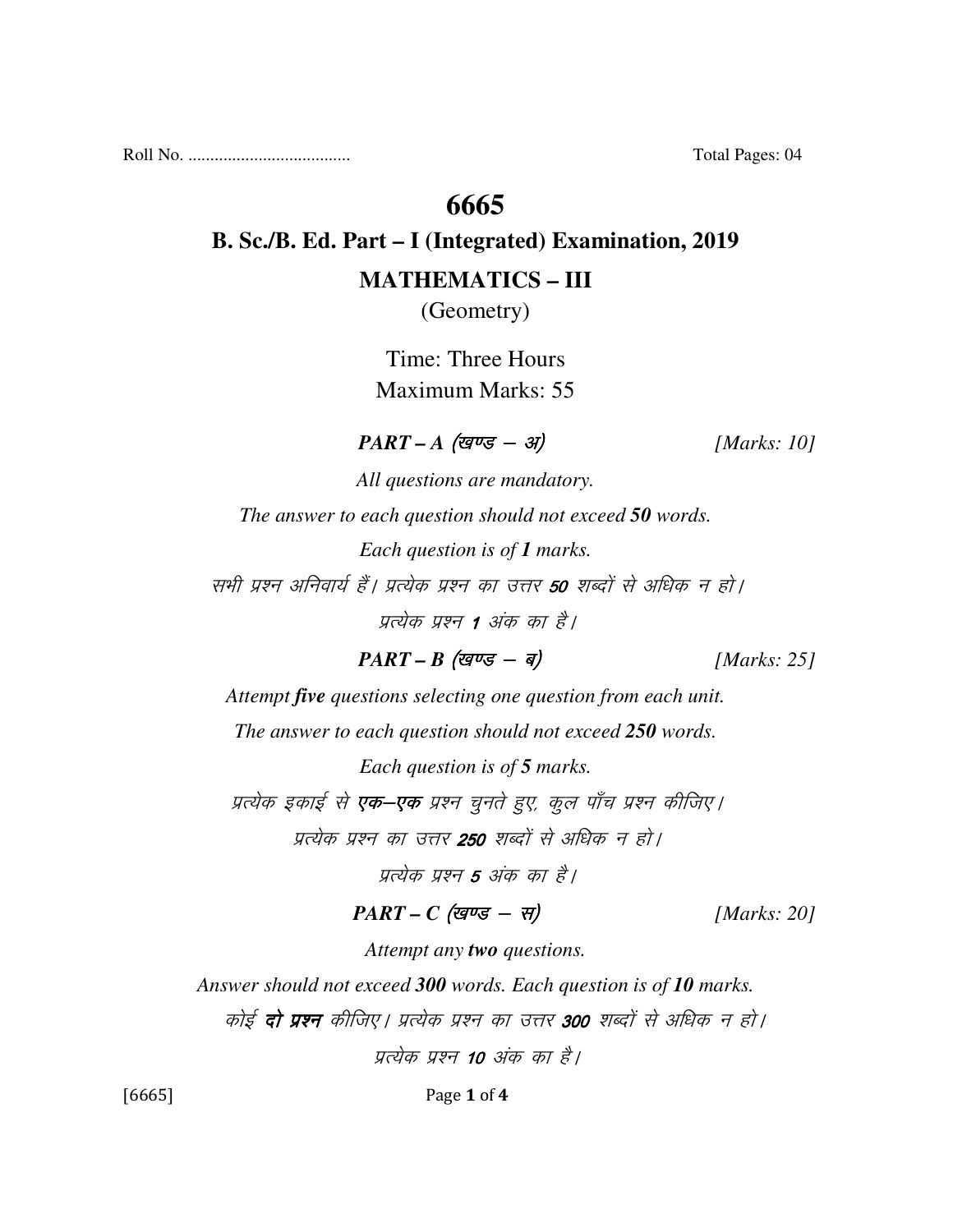## $PART - A / Q$  खण्ड – अ

- Q.1 (i) Write general equation of conic section. शांकव परिच्छेद का व्यापक समीकरण लिखो।
	- (ii) Define latus rectum of an ellipse and write the coordinates of its ends. दीर्घवृत्त के नाभिलम्ब को परिभाषित करो एवं उनके सिरों के निर्देशांक लिखो।
	- (iii) Define latus rectum of hyperbola. अति परवलय के नाभिलम्ब की परिभाषा लिखो।
	- (iv) What will be equation of a circle in polar coordinate when pole lies on the circle? यदि ध्रुव वृत्त पर स्थित हो, तो वृत्त का ध्रुवीय निर्देशांकों में समीकरण क्या होगा?
	- (v) Write the equation of a plane passing through three given points. तीन असंरेख बिन्दुओं से होकर जाने वाले समतल का समीकरण लिखो।
	- (vi) Define plane. समतल को परिभाषित करो।
	- (vii) Define cone. 'शकू की परिभाषा लिखो।
	- (viii) Find the centre and radius of the following sphere. निम्न गोले का केन्द्र तथा त्रिज्या ज्ञात करो –  $2x^2 + 2y^2 + 2z^2 - 2x + 4y + 2z - 5 = 0$
	- (ix) Write general equation of second degree in three dimensions. त्रिविम निर्देशांकों में द्रिघात के व्यापक समीकरण को लिखो।
	- (x) Define tangent plane. स्पर्श तल को परिभाषित करो।

## PART – B / खण्ड – ब  $UNIT - I /$  इकाई – **I**

Q.2 Find the equation of the following conic referred to the centre as origin. केन्द्र को मूल बिन्दु लेकर निम्न शांकव का समीकरण ज्ञात करो।  $x^2 + y^2 + x + y - 1 = 0$ 

Q.3 Prove that the line x  $\cos\alpha + y \sin\alpha = P$  is a tangent to ellipse  $\frac{x^2}{a^2}$  $\frac{x^2}{a^2} + \frac{y^2}{b^2}$  $\frac{y}{b^2} = 1,$ if  $P^2 = a^2 \cos^2 \alpha + b^2 \sin^2 \alpha$ सिद्ध करो कि रेखा x  $\cos\alpha + y \sin\alpha = P$  दीर्घवृत्त  $\frac{x^2}{\sigma^2}$  $\frac{x^2}{a^2} + \frac{y^2}{b^2}$  $\frac{y}{b^2} = 1$  को स्पर्श करती है, तो  $P^2 = a^2 \cos^2 \alpha + b^2 \sin^2 \alpha$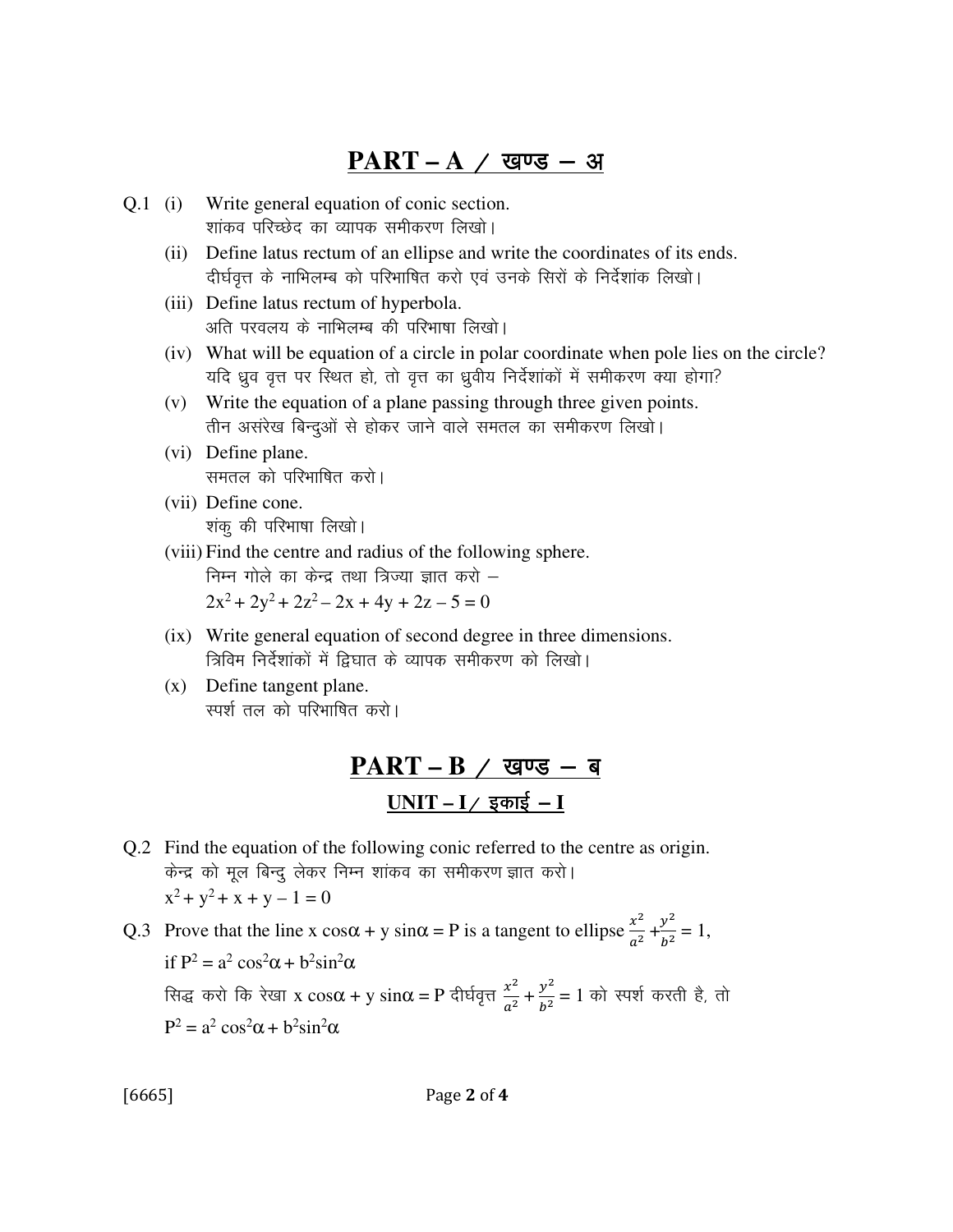### <u>UNIT – II / इकाई – II</u>

- Q.4 Find the locus of the poles of chords of hyperbola  $\frac{x^2}{a^2}$  $\frac{x^2}{a^2} - \frac{y^2}{b^2}$  $\frac{y}{b^2}$  = 1. Which substend a right angle at the centre? अतिपरवलय  $\frac{x^2}{z^2}$  $\frac{x^2}{a^2} - \frac{y^2}{b^2}$  $\frac{y^{-}}{b^{2}}=1$  की उन जीवाओं के ध्रुवों का बिन्दु पथ ज्ञात करो जो केन्द्र पर समकोण अन्तरित करते हैं।
- Q.5 If PSP' is a Focal chord of conic then, Prove that the tangent at P and P' intersect on directrix. यदि PSP' किसी शांकव की नाभीय जीवा है, तो सिद्ध करो कि बिन्दु P तथा P' पर खींची गई स्पर्श रेखाये एक दूसरे को नियत पर काटती है।

### $UNIT - III / \overline{\overline{\overline{}}}\overline{\overline{\overline{}}}\overline{\overline{}}$  <del>–</del>  $III$

Q.6 A plane meets coordinates axes in A, B, C such that the centroid of the triangle ABC in the point (a, b, c). Show that the equation of the plane. एक समतल निर्देशांक अक्षों को A, B, C में इस प्रकार काटता है कि  $\Delta\text{ABC}$  का केन्द्रक बिन्दु (a, b, c) है। सिद्ध करो— $\frac{x}{a} + \frac{y}{b}$  $\frac{y}{b}+\frac{z}{c}$  $\frac{2}{c} = 3$ 

Q.7 Find the equation of the line through the points (1, 2, 3) and parallel to the line.  $x - y + 2z = 5$ ,  $3x + y + z = 6$ बिन्दु  $(1, 2, 3)$  से गुजरने वाली उस रेखा के समीकरण ज्ञात करो जो रेखा x – y + 2z = 5,  $3x + y + z = 6$  के समान्तर है।

### $UNIT - IV /$  इकाई - IV

Q.8 A sphere of constant radius k passes through the origin meet the axes in A, B, C. Prove that locus of the centroid of the triangle ABC is  $9(x^2 + y^2 + z^2) = 4k^2$ . अचर त्रिज्या k का एक गोला मूल बिन्दु से गुजरता है एवं निर्देशांकों को A, B, C पर काटता है। सिद्ध करो कि  $\triangle ABC$  के केन्द्रक का बिन्दुपथ 9 (x<sup>2</sup> + y<sup>2</sup> + z<sup>2</sup>) = 4k<sup>2</sup> है।

Q.9 Find the equation of the cylinder whose generates are parallel to the z axis and intersects the curve  $ax^2 + by^2 = 2z$ ,  $lx + my + nz = p$ उस बेलन का समीकरण ज्ञात करो जिसके जनक z — अक्ष के समान्तर है तथा वक्र  $ax^2 + by^2 = 2z$ ,  $lx + my + nz = p$  को काटते हैं।

#### $UNIT -V /$  इकाई – V

Q.10 Find the equation of the plane section of the conicoid  $f(x, y, z) = 0$  whose centre is (α, β, γ).

शांकवाज f (x, y, z) = 0 के उस समतल प्रतिच्छेद का समीकरण ज्ञात करो जिसका केन्द्रक (α, β, γ) है।

[6665] Page 3 of 4